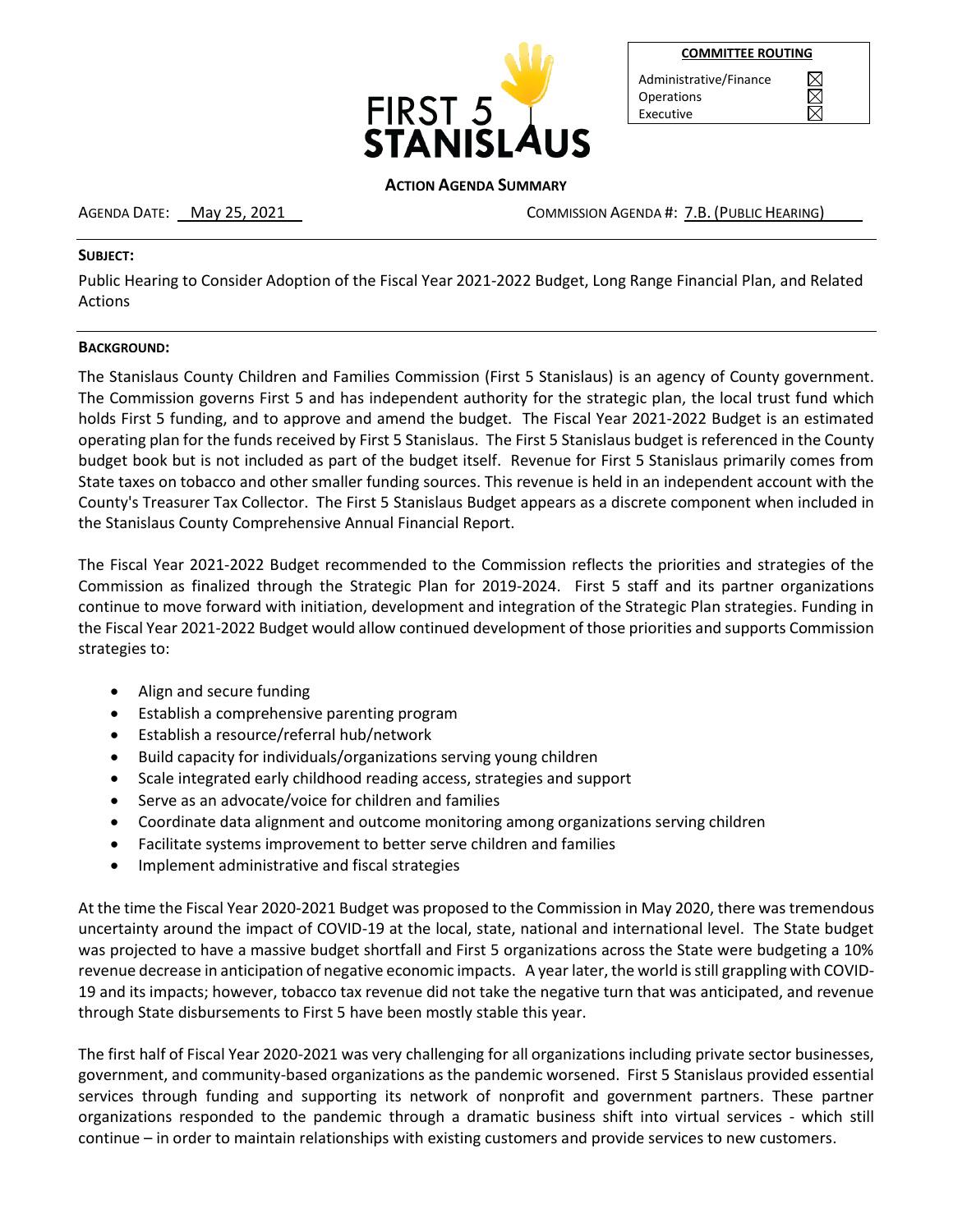First 5 staff continued to press forward in Fiscal Year 2020-2021 in aligning funding and services with the Strategic Plan. First 5 Stanislaus began a process in early 2020 of evaluating how they would partner with the Community Services Agency (CSA) to collaborate on funding the work of Differential Response Family Resource Centers (DR FRCs) in Stanislaus County. While this process was initially paused during the beginning of COVID-19, both organizations re-convened over many months in a facilitated, thoughtful, and community-informed look at how to align this work with the Commission's Strategic Plan. The result is a well-aligned approach to collaborative and leveraged funding to support a network of DR FRCs across Stanislaus County. Contracts for this network of DR FRCs are being presented to the Commission for approval as part of the Fiscal Year 2021-2022 Budget.

During Fiscal Year 2020-2021, First 5 Stanislaus staff also worked collaboratively with staff from the Health Services Agency to coordinate a smooth transition for the closure of the Healthy Birth Outcomes (HBO) program that would take place at the end of June 2021. Staff also used these meetings to gather key learnings from HBO program staff to help prepare for the launch of a new prenatal through age 1 group-based program in July 2021. The new program will be operated by DR FRC staff. First 5 staff also collaborated with the Yosemite Community College District and the Stanislaus County Office of Education to align elements of First 5 California's IMPACT 2020 funding with the First 5 Stanislaus Strategic Plan. The result was an effective way to leverage funding to increase Family Resource Center's staff skill sets, who in turn will use those skills to provide training and support to their participants who provide childcare in their homes for their own family, friends and neighbors.

Some important elements and assumptions of the Fiscal Year 2021-2022 Budget and Long Range Financial Plan include:

- Total budgeted revenues are projected at \$4,935,748, which is an estimated increase of 16% (\$663,547) from the 2020-2021 budget. Staff used the most current State Prop 10 revenue projections of \$4,707,423 from May 2020 as the basis for the revenue budget. Projected revenue for interest income of \$80,000 was used as well as \$100,000 from a funding commitment from Sunlight Giving and \$48,000 of other revenue. Revenue of \$48,325 was projected for the First 5 California Home Visiting Coordination Contract. The prior contract between First 5 and the Community Services Agency for First 5 services associated with the Differential Response Family Resource Center contracts will not be renewed as CSA will be transitioning into a lead fiscal role on this project. Fund balance is projected to end at approximately \$9.4 million.
- Total budgeted expenses are projected at \$4,895,626 which is an estimated increase of 3% (\$144,458) from the 2020-2021 budget. For the 2021-2022 budget, a \$500,000 Contract Adjustments/Contingency account has been established. No funds will be spent from the Contract Adjustments/Contingency account without the approval of the Commission. Total administrative costs are projected to be below the 15% maximum established by the Commission. Future Commission spending as presented in the Long Range Financial Plan will continue to reflect a focus on alignment of investment with the Strategic Plan.
- Staffing levels remain the same in the 2021-2022 budget with five positions (four full-time and one parttime). The scope and function of staff positions will be evaluated during Fiscal Year 2021-2022 for appropriateness in supporting operations and implementation of the Strategic Plan. The Long Range Financial Plan reflects a projected addition of one position in Fiscal Year 2022-2023 which would support the ongoing implementation of the Strategic Plan priorities.
- Total Fiscal Year 2021-2022 service provider contracts are budgeted at \$2,168,400, which is a decrease of 5% (\$813,707) from the 2020-2021 budget. This decrease reflects a slightly lower investment in the Differential Response Family Resource Centers (DR FRC), Sierra Vista Child & Family Services - The Bridge, and United Way. The primary factor for the decrease was the non-renewal of the Healthy Birth Outcomes contract (\$717,852). The Commission took action at their February 23, 2021, meeting to approve three oneyear Agreements for partner organizations for Fiscal Year 2021-2022 which were United Way of Stanislaus (211), Sierra Vista Child & Family Services (The Bridge), and Stanislaus County of Education (Healthy Starts). These three contractstotaling \$668,398 appear in the 2021-2022 budget, and no additional action is needed on those contracts by the Commission.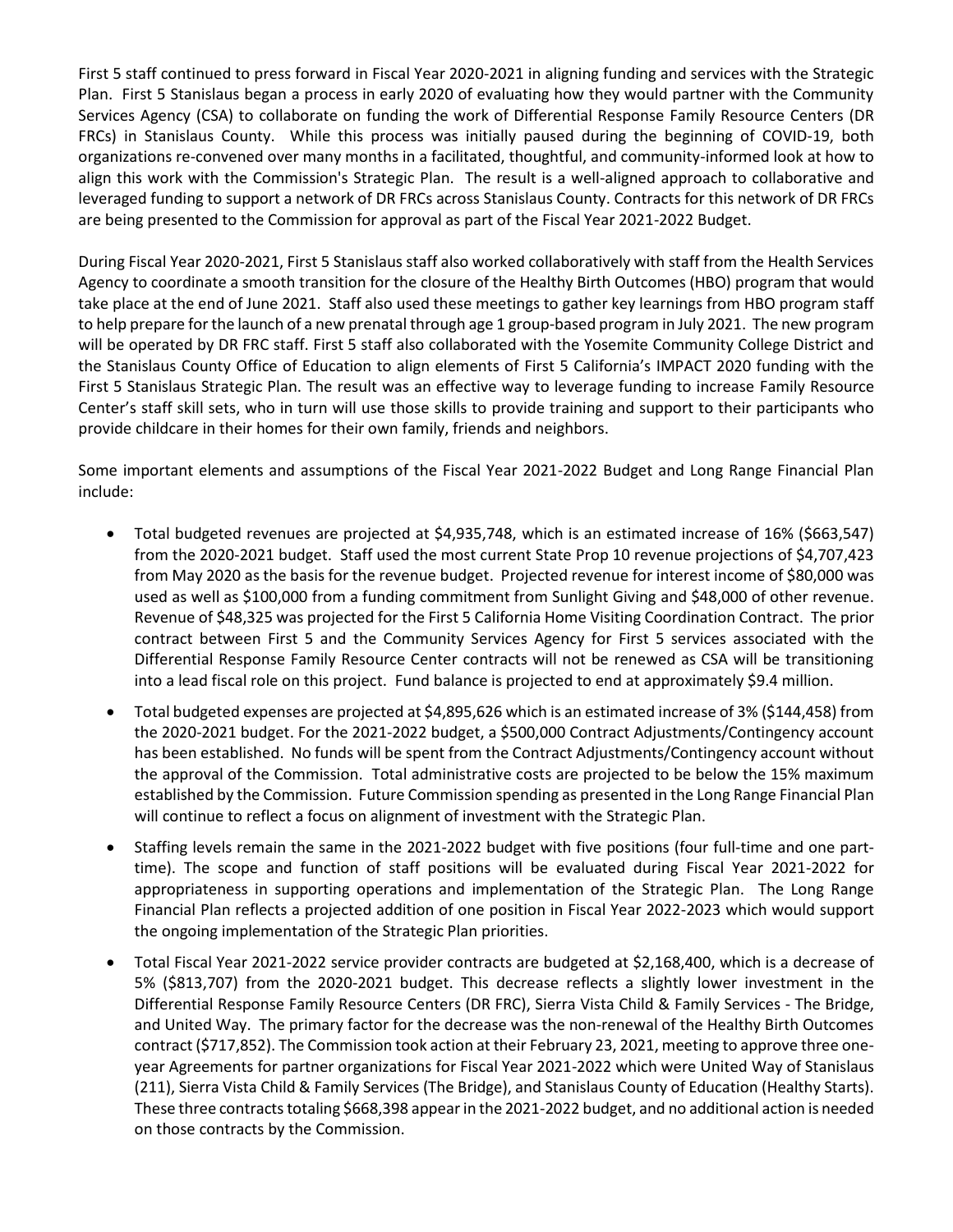The seven DR FRC agreements totaling \$1,499,995 are being presented to the Commission for approval as part of the 2021-2022 budget. Individual contracts approved by the Commission are estimates and are not to exceed the approved funding amounts as shown in Exhibit A for the First 5 share. Total contract award amounts are not to exceed the maximum value as shown in Exhibit A which consists of the First 5 and Community Services Agency (CSA) funding combined. These are three-party agreements between CSA, First 5 Stanislaus, and the contractor. Proposed contractors were selected through a request for proposal process for Differential Response Family Resource Centers. The agencies identified in Exhibit A are the successful proposers in the specified geographical areas under Request for Proposal (RFP) #20-38-SD. The seven identified contracts will correspond to seven service regions which cover Stanislaus County. There are some changes from prior years to note for these agreements. Beginning in Fiscal Year 2021-2022, CSA will become the contract and fiscal lead for these agreements and First 5 staff will no longer be serving in this capacity. Work performed by contractors will be in accordance with a specific scope of services for First 5 and CSA which resulted from an extensive joint planning process between the organizations. The funding and the scope of work has been coordinated for maximum community impact and for First 5 services to align with its Strategic Plan.

The proposed contractors and the recommended funding for DR FRC contractors are shown in detail in Exhibit A. Commissioners will only be voting on the First 5 share of funding that is recommended for Fiscal Year 2021-2022. Total First 5 funding for these contractors for Fiscal Year 2021-2022 would not exceed \$1,499,995. These contracts are for a one-year period of time with the option to renew for an additional year two and three. Previously these DR FRC contracts were three-year agreements; however, to align with CSA's contract management process and based on their request, both organizations are recommending the one-year agreements with the option for renewal for yearstwo and three. The intention of the agreements is to be for the full three-years, using the renewal option, barring any issues that might arise. If the option to renew is executed for these agreements, the renewal costs for years two and three would be identical to the contract rates as shown in Exhibit A, with total First 5 costs not to exceed \$1,499,995 each year. If all three years of the contract are executed, that would be a total commitment of \$4,499,985 of First 5 Stanislaus funds. Because they are one-year agreements, funding approval for the First 5 share will come back to the Commission on an annual basis for action. CSA is allocating \$900,000 for their portion of the one-year agreement and they will be taking their share of funding for annual approval to the Stanislaus County Board of Supervisors on an annual basis.

See Corrected Version

| FY 2021-2022 Partner Contract Schedule |                        |             |             |  |  |  |  |  |  |  |
|----------------------------------------|------------------------|-------------|-------------|--|--|--|--|--|--|--|
|                                        | <b>First 5 Share</b>   |             |             |  |  |  |  |  |  |  |
| DR FRC Contracts FY 21-22              | Area                   | FY 21-22    | FY 21-22    |  |  |  |  |  |  |  |
| Aspiranet                              | <b>Turlock</b>         | \$174,872   | \$288,166   |  |  |  |  |  |  |  |
| Center for Human Services              | Westside               | \$165,769   | \$261,477   |  |  |  |  |  |  |  |
| Center for Human Services              | Ceres                  | \$163,610   | \$239,356   |  |  |  |  |  |  |  |
| <b>Parent Resource Center</b>          | <b>Central Modesto</b> | \$278,273   | \$349,333   |  |  |  |  |  |  |  |
| Sierra Vista Child & Family Services   | North Modesto/Salida   | \$342,113   | \$584,740   |  |  |  |  |  |  |  |
| Sierra Vista Child & Family Services   | Hughson                | \$149,952   | \$204,994   |  |  |  |  |  |  |  |
| Center for Human Services              | Oakdale/Riverbank      | \$225,406   | \$471,929   |  |  |  |  |  |  |  |
| <b>Total</b>                           |                        | \$1,499,995 | \$2,399,995 |  |  |  |  |  |  |  |

# **Exhibit A.**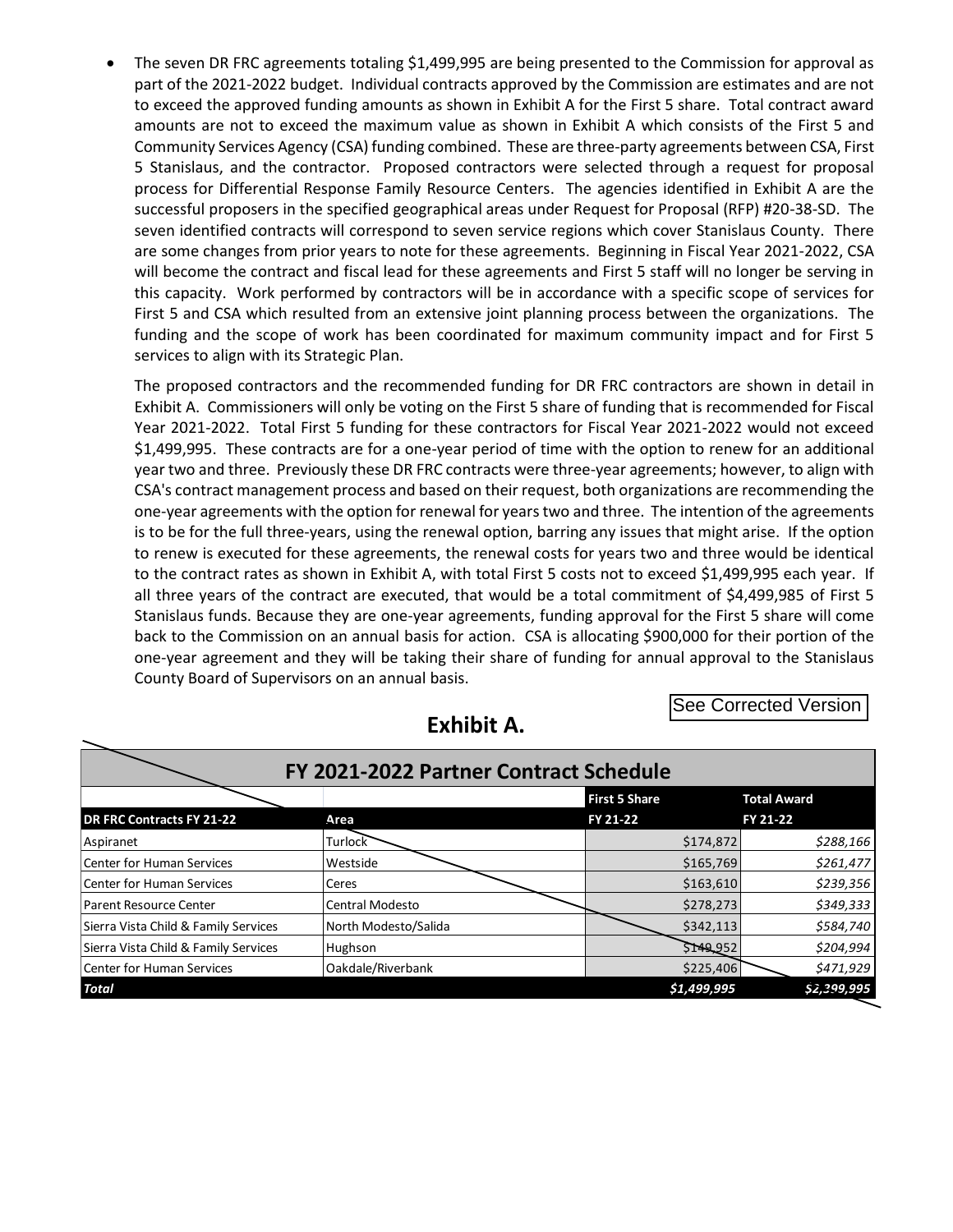# **Corrected Exhibit A.**

| FY 2021-2022 Partner Contract Schedule |                      |                                  |                                |  |  |  |  |  |  |
|----------------------------------------|----------------------|----------------------------------|--------------------------------|--|--|--|--|--|--|
| <b>DR FRC Contracts FY 21-22</b>       | Area                 | <b>First 5 Share</b><br>FY 21-22 | <b>Total Award</b><br>FY 21-22 |  |  |  |  |  |  |
| Aspiranet                              | <b>Turlock</b>       | \$174,872                        | \$288,166                      |  |  |  |  |  |  |
| Center for Human Services              | Westside             | \$278,273                        | \$349,333                      |  |  |  |  |  |  |
| Center for Human Services              | Ceres                |                                  | \$261,477<br>\$165,769         |  |  |  |  |  |  |
| Parent Resource Center                 | Central Modesto      | \$342,113                        | \$584,740                      |  |  |  |  |  |  |
| Sierra Vista Child & Family Services   | North Modesto/Salida | \$225,406                        | \$471,929                      |  |  |  |  |  |  |
| Sierra Vista Child & Family Services   | Hughson              | \$149,952                        | \$204,994                      |  |  |  |  |  |  |
| Center for Human Services              | Oakdale/Riverbank    | \$163,610                        | \$239,356                      |  |  |  |  |  |  |
| <b>Total</b>                           |                      | \$1,499,995                      | \$2,399,995                    |  |  |  |  |  |  |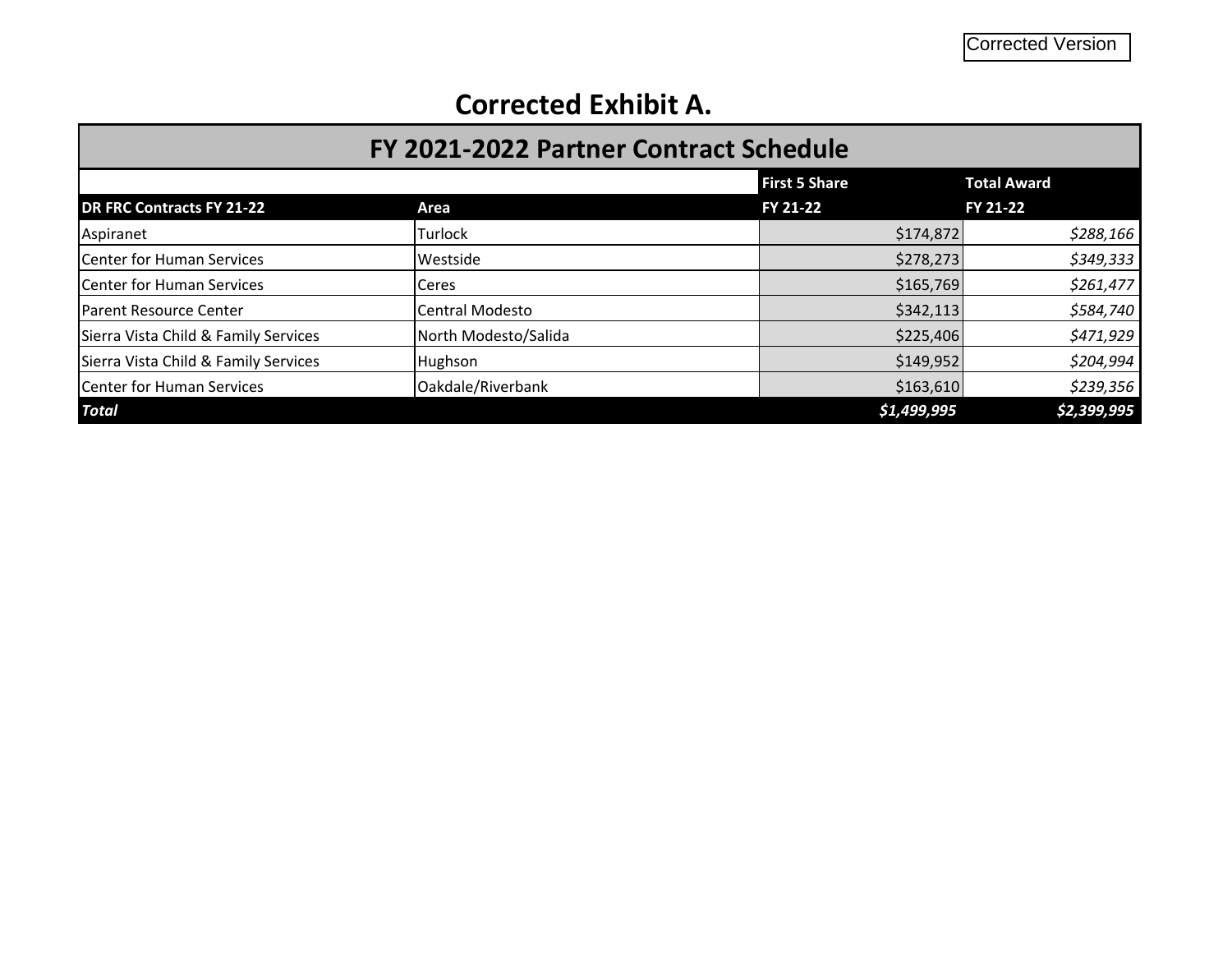- Funding of \$675,000 is also recommended to support new grant or funding opportunities for projects such as: innovation grants; parent café pilots; library hub pilots; an Empire Pool/Regional Water Safety Training Center pilot; additional Prenatal to age 1 program implementation site; hospital-based parenting services; Cradle to Career initiative. These funds are included in the Fiscal Year 2021-2022 budget and the individual projects would be brought back to the Commission for approval before funding is used.
- Funding of \$141,540 is included in the budget for service purchase orders and contracts to support various projects which align with the Strategic Plan:

*Contracts*: All dollar amounts that follow are not-to-exceed amounts. Funding of up to:

- $\circ$  \$67,000 for initial training and materials to support implementation of the Abriendo Puertas/Opening Doors parenting program at DR FRCs as part of their scope of work in their new agreements; Abriendo Puertas/Opening Doors is one of the approved parenting programs in the scope of services;
- $\circ$  \$11,040 for Hudson Henderson & Company, Inc., to perform the annual outside audit. This will be the third and final year for the Hudson Henderson contract and it will be evaluated for a possible renewal during Fiscal Year 2021-2022;
- $\circ$  \$10,000 for Nancy Fisher to continue a second year of facilitation of First 5 priorities around the subject of systems-level, high-risk maternal supportive services in the community. This project commenced as a result of plans for the conclusion of the Healthy Birth Outcomes program and advancement of the First 5 Strategic Plan goal of systems-level improvement of services;
- $\circ$  \$10,000 for Benevate, Inc., for implementation of the Neighborly Software product to be used as a web-based data reporting portal for First 5 partner organizations. This application would streamline and standardize data reporting;
- $\circ$  \$16,000 for RT Productions for video production of community education videos in English and Spanish that will be used for the prenatal to age one support groups and The Family Network.

*Service Purchase Orders*: All dollar amounts that follow are not-to-exceed amounts. Funding of up to:

- $\circ$  \$7,500 for the Glen Price Group to work with First 5 staff to create the second annual State of Children 0-5 Report for Stanislaus County;
- $\circ$  \$7,500 for On the Move to provide follow up coaching and facilitation for graduates of the year one leadership cohort that was conducted during the pandemic. First 5 and On the Move would each financially contribute to this pilot project to explore the outcomes of maintaining formal relationships with an original cohort of this project into a second year. The project would continue to focus on leadership develop of cohort;
- o \$7,500 for United Way of Stanislaus to perform database maintenance work for the First 5 webbased resource directory implemented on the First 5 website. This scope of work would also provide the opportunity for First 5 and United Way to share database information with each other to enhance the 0-5 resources available online for the community through both organizations.
- $\circ$  \$5,000 for Vanessa Audelo to provide training services to support implementation of the Nurturing Parenting program at DR FRCs as part of their scope of work in their new agreements. Nurturing Parenting is one of the approved parenting programs in the scope of services.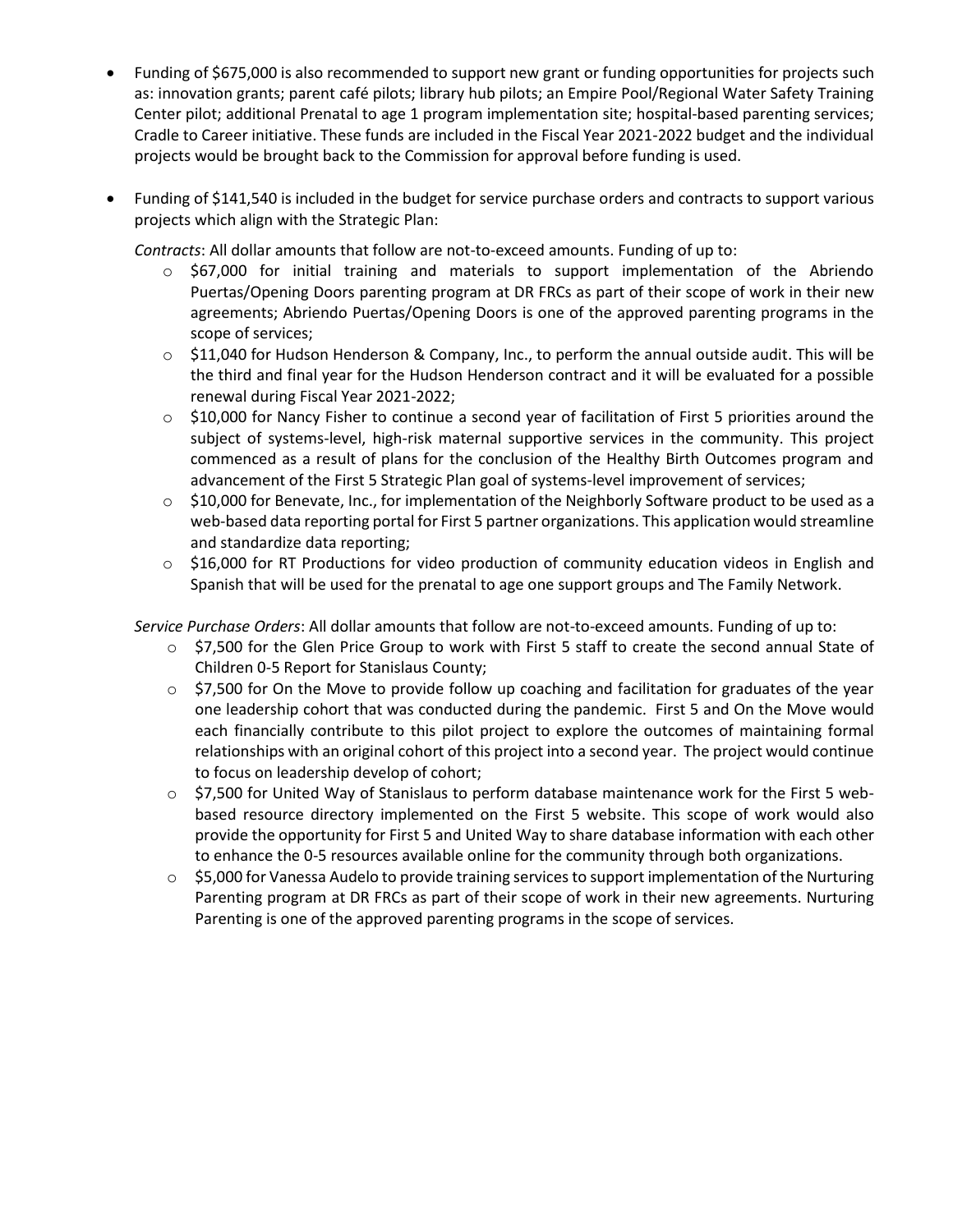# **Exhibit B.**

| FY 2021-2022 Service Purchase Orders/Contracts  |                                                        |                          |                      |  |  |  |  |  |  |  |  |  |
|-------------------------------------------------|--------------------------------------------------------|--------------------------|----------------------|--|--|--|--|--|--|--|--|--|
|                                                 |                                                        |                          | Not to               |  |  |  |  |  |  |  |  |  |
|                                                 |                                                        |                          | <b>Exceed Amount</b> |  |  |  |  |  |  |  |  |  |
| <b>Name of Vendor</b>                           | Project                                                | <b>Type of Agreement</b> | FY 21-22             |  |  |  |  |  |  |  |  |  |
| 1 Tides Center - Abriendo Puertas/Opening Doors | Parenting Training & Materials                         | Contract                 | \$67,000             |  |  |  |  |  |  |  |  |  |
| 2 Hudson Henderson & Company, Inc.              | Annual External Audit                                  | Contract                 | \$11,040             |  |  |  |  |  |  |  |  |  |
| 3 Nancy Fisher                                  | High risk maternal supportive services work            | Contract                 | \$10,000             |  |  |  |  |  |  |  |  |  |
| 4 Benevate, Inc.                                | Neighborly cloud-based data reporting service Contract |                          | \$10,000             |  |  |  |  |  |  |  |  |  |
| 5 RT Productions                                | <b>Educational Video Production</b>                    | Contract                 | \$16,000             |  |  |  |  |  |  |  |  |  |
| 6 Vanessa Audelo                                | Nurturing Parenting Training                           | Service Purchase Order   | \$5,000              |  |  |  |  |  |  |  |  |  |
| 7 On the Move                                   | Leadership Cohort Support & Development                | Service Purchase Order   | \$7,500              |  |  |  |  |  |  |  |  |  |
| 8 Glen Price Group                              | State of Children Report                               | Service Purchase Order   | \$7,500              |  |  |  |  |  |  |  |  |  |
| 9 United Way of Stanislaus County               | Resource Database Maintenance                          | Service Purchase Order   | \$7,500              |  |  |  |  |  |  |  |  |  |
| Total                                           |                                                        |                          | \$141,540            |  |  |  |  |  |  |  |  |  |

- Additional items in the Fiscal Year 2021-2022 budget include support for projects such as implementation of the new prenatal to age 1 support-groups to be operated at DR FRCs; creation and implementation of The Family Network, which is an online comprehensive resource destination for parenting tips, video resources, articles, events calendar and other resources; creation of materials for community education and promotion of positive parenting messages; implementation of an online data reporting portal for First 5 partners; funding to support conversion to an online-based customer survey tool for First 5 partners; community capacity building work; funded partner trainings, and more. Project service purchase orders and contracts would be brought to the Commission for future approval as needed.
- Funding for the Family Development Matrix technical assistance contract will no longer be needed as CSA will absorb this cost for Fiscal Year 2021-2022. Total funding of \$19,500 will be allocated for English and Spanish Early Care and Education (ECE) trainings. \$40,000 for materials is budgeted to support implementation of the Nurturing Parenting program at DR FRCs as part of their scope of work in their new agreements. Nurturing Parenting is one of the approved parenting programs in the scope of services. \$40,000 is budgeted to support technical assistance for implementation of the new prenatal to age 1 program in the DR FRCs which will begin at the beginning of Fiscal Year 2021-2022. \$7,500 is budgeted to support Creative Curriculum training for First 5 funded partners. Creative Curriculum is a standardized early learning curriculum used by the DR FRCs. \$35,000 is budgeted to enhance the First 5 kits for new parents distributed in the community. \$20,000 is budgeted to support community capacity building.
- As part of the budget approval process for Fiscal Year 2021-2022, staff are requesting the Commission to approve the removal of the \$1 million commitment of fund balance for implementation of the First 5 Stanislaus Strategic Plan for 2019-2024. This commitment was originally approved by the Commission at their June 23, 2020 meeting. Staff believe this commitment is no longer needed based on the high-level of alignment of First 5 investment with its Strategic Plan.
- The Fiscal Year 2021-2022 budget shows a projected addition of \$40,122 to fund balance at the fiscal year end. The ending fund balance is projected at \$9.4 million.
- Additional assumptions for the 2021-2022 budget are included in the attached Budget Assumption Worksheet.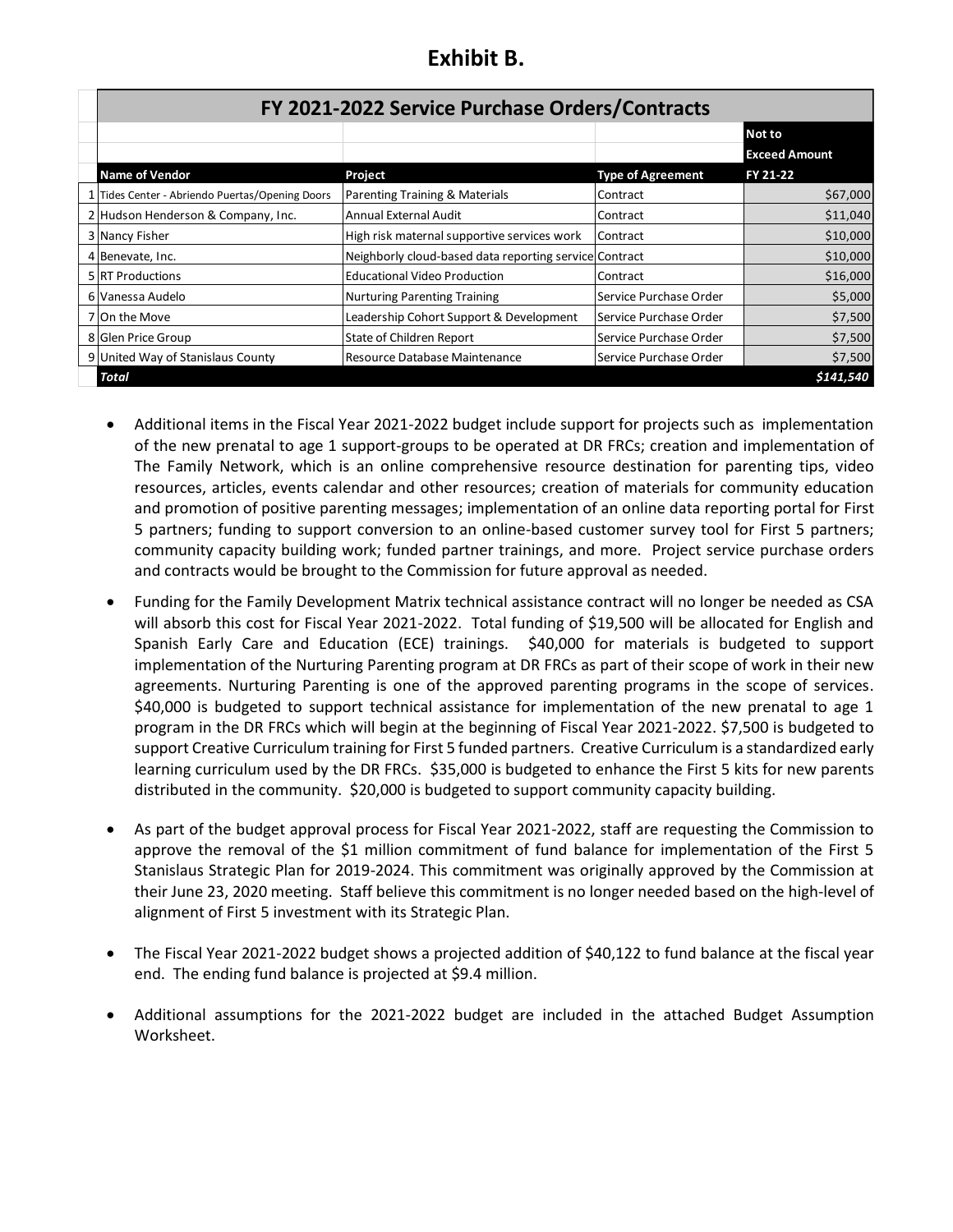### **Long Range Financial Plan**

The Long Range Financial Plan is submitted annually to the State and is an important planning document and fiscal tool for the Commission.

Some important elements and assumptions of the Long Range Financial Plan include:

- The Plan is a working document and is to guide long-range planning.
- The May 2020 State Department of Finance/First 5 California revenue projections for Stanislaus County have been used in the Long Range Financial Plan for the years they were available (2021-2022 through 2024-2025). First 5 Stanislaus revenue assumptions were used for 2025-2026 and 2026-2027 assuming a 2.9% decline each year.
- The Plan continues to highlight long-term projected revenue declines.
- The Plan assumes contractors will spend 100% of their allocations in 2021-2022.
- The Plan reflects a minimum reserve of at least six months of budgeted revenue per Commission policy.

The Long Range Financial Plan will be monitored throughout the year. The plan is subject to change upon approval of the Commission as needed.

The Administrative and Financial Committee, Operations, and Executive Committee heard this item at their respective meetings on May 10th, May 13th, and May 19th.

#### **STAFF RECOMMENDATIONS:**

- 1. Accept the Fiscal Year 2021-2022 Budget from the Executive Director.
- 2. Conduct a public hearing to consider the Fiscal Year 2021-2022 Budget and Long Range Financial Plan.
- 3. Direct and approve any changes the Commissioners choose to make to the Fiscal Year 2021-2022 Budget and adopt the Fiscal Year 2021-2022 budget.
- 4. Authorize the Executive Director or designee to make necessary technical adjustments to implement the approved Fiscal Year 2021-2022 Budget.
- 5. Authorize staff to submit the proposed budget for appropriate inclusion in County budget and financial documents.
- 6. Approval to remove the \$1 million commitment of fund balance for implementation of the First 5 Stanislaus Strategic Plan for 2019-2024.
- 7. Adopt the financial projections for Fiscal Years 2022-2023 through 2026-2027 as the Commission's Long Range Financial Plan.
- 8. Designate the agencies identified in Exhibit A as successful proposers in the specified geographical areas under Request for Proposal (RFP) #20-38-SD.
- 9. Authorize staff to work with vendorsto develop budgets up to the contract amounts specified in Exhibit A and Exhibit B.
- 10. Authorize the Executive Director or designee to negotiate and execute one-year agreements not to exceed amounts as detailed in Exhibit A, with a renewal option for years two and three.
- 11. Authorize the Executive Director or designee to negotiate and execute service purchase orders or agreements not to exceed amounts as detailed in Exhibit B.

#### **FISCAL IMPACT:**

The Fiscal Year 2021-2022 Budget contains projected expenses of \$4,895,626 with projected revenues of \$4,935,748 and a \$40,122 projected addition to fund balance. The projected Fiscal Year 2021-2022 ending fund balance is approximately \$9.4 million. Agreements and/or addendums between First 5 Stanislaus and program operators will be executed before funds are disbursed to program operators.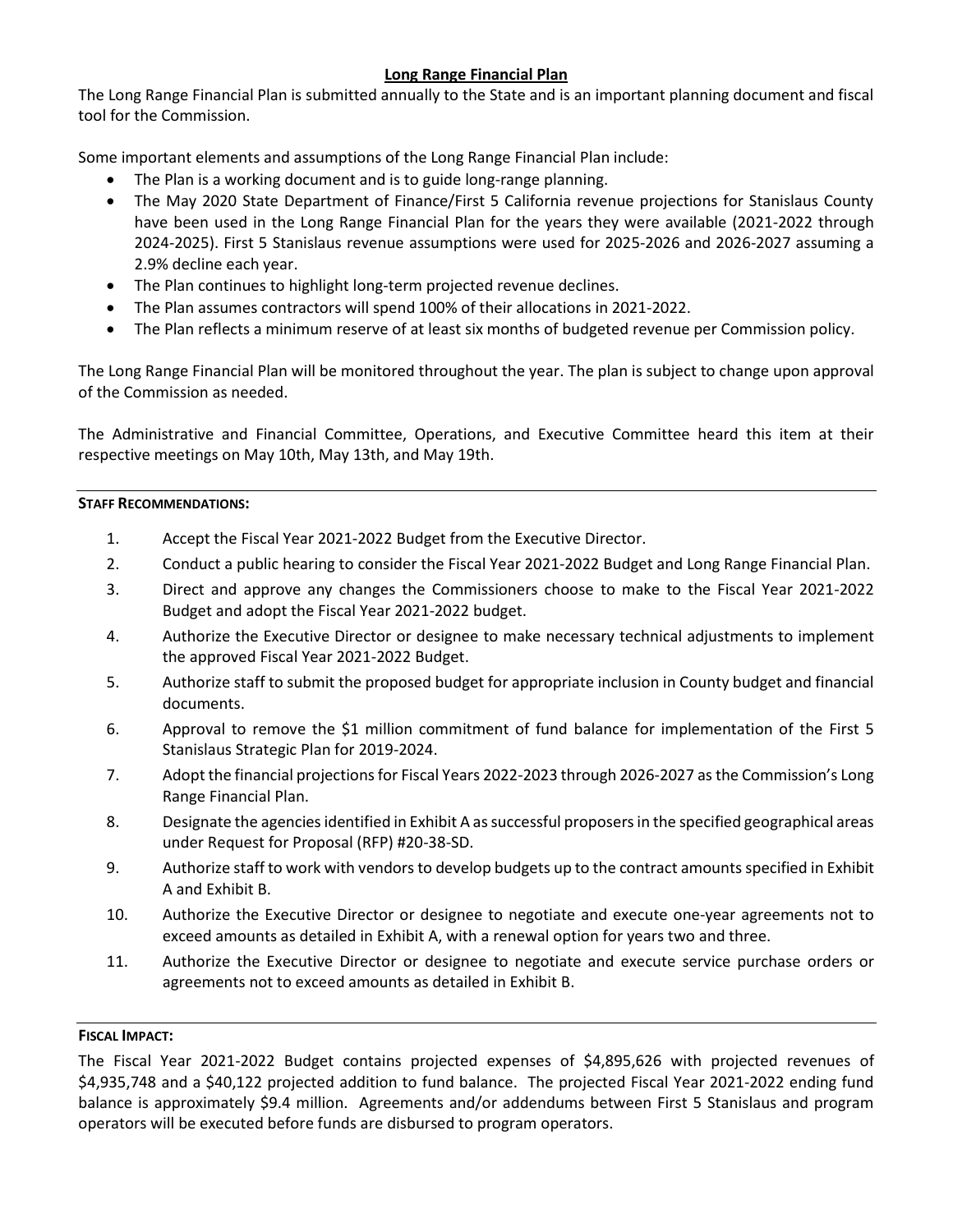#### **COMMISSION ACTION:**

| On motion of Commissioner (3) (3) Seconded by Commissioner |
|------------------------------------------------------------|
| and approved by the following vote:                        |
|                                                            |
|                                                            |
| Excused or Absent Commissioner(s):                         |
|                                                            |
| Approved as recommended.<br>1)                             |
| 2)<br>Denied.                                              |
| Approved as amended.<br>3)                                 |
| Motion:                                                    |

Attest: \_

Kellie Edwards - Confidential Assistant IV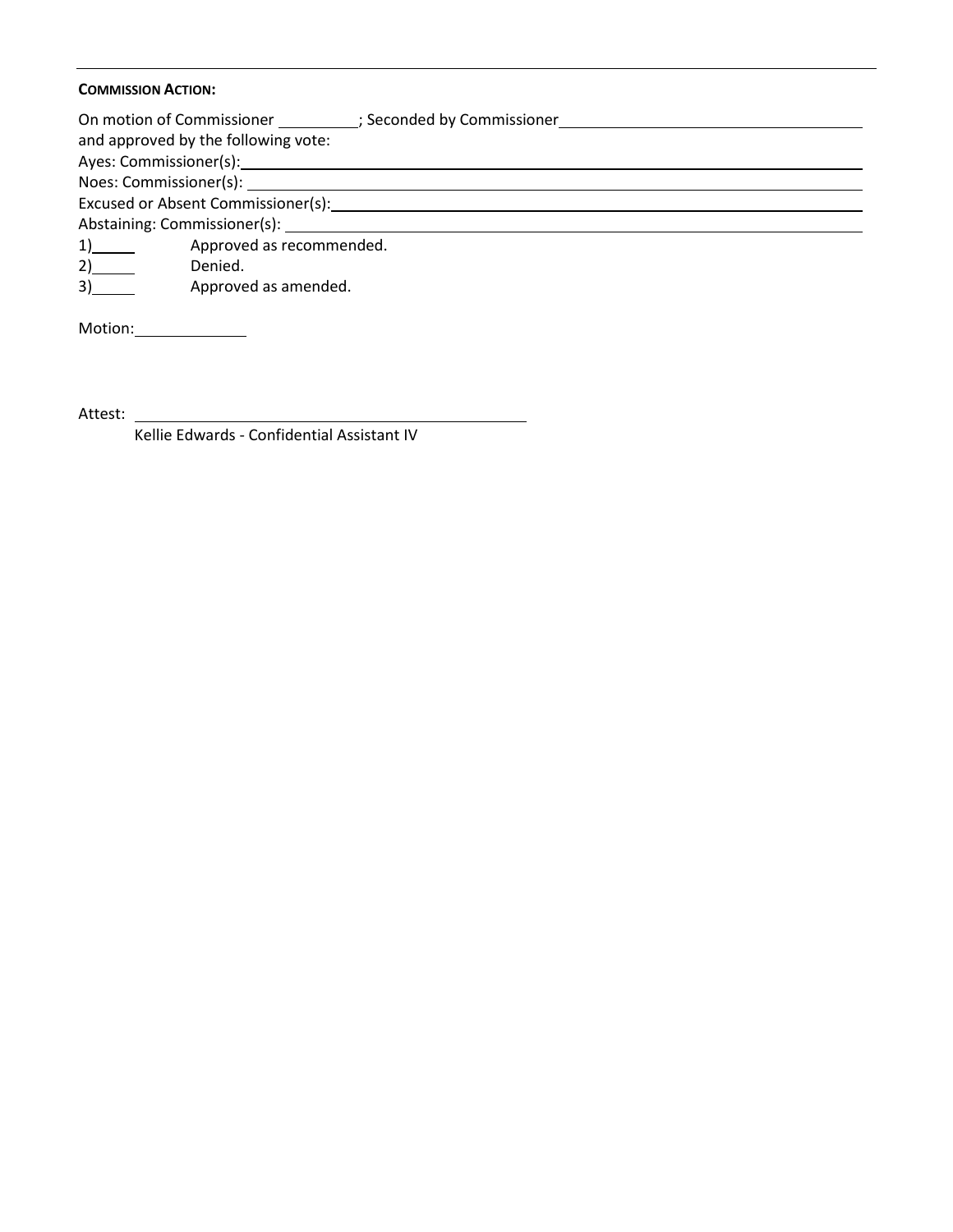|                                                         |             |                           |            | <b>STANISLAUS COUNTY CHILDREN &amp; FAMILIES COMMISSION</b>                      |     |                                             |                |                           |                |                                     |                           |                               |                         |                          |                           |                                                                                                                      |               |                        |
|---------------------------------------------------------|-------------|---------------------------|------------|----------------------------------------------------------------------------------|-----|---------------------------------------------|----------------|---------------------------|----------------|-------------------------------------|---------------------------|-------------------------------|-------------------------|--------------------------|---------------------------|----------------------------------------------------------------------------------------------------------------------|---------------|------------------------|
|                                                         |             |                           |            | LONG RANGE FINANCIAL PLAN FY 2021/2022 through FY 2026/2027                      |     |                                             |                |                           |                |                                     |                           |                               |                         |                          |                           |                                                                                                                      |               |                        |
|                                                         |             | <b>Actual</b><br>FY 18/19 |            | <b>Actual</b><br>FY 19/20                                                        |     | FY 20/21<br><b>Adopted</b><br><b>Budget</b> |                | FY 21/22<br><b>Budget</b> |                | FY 22/23<br><b>Projection</b>       |                           | FY 23/24<br><b>Projection</b> |                         | FY 24/25<br>Projection   |                           | FY 25/26<br>Projection                                                                                               |               | FY 26/27<br>Projection |
| <b>REVENUE</b>                                          |             |                           |            |                                                                                  |     |                                             |                |                           |                |                                     |                           |                               |                         |                          |                           |                                                                                                                      |               |                        |
| Prop. 10 Tabacco Tax Revenue based on State Projections |             |                           |            |                                                                                  |     |                                             |                |                           |                |                                     |                           |                               |                         |                          |                           |                                                                                                                      |               |                        |
| Interest                                                | \$          | 199,740                   | -\$        | 256,739                                                                          | S   | 119,000                                     |                | 80,000                    | \$             | 79,200                              | \$                        | 78,408                        | -\$                     | 77,624                   | \$                        | 76,848   \$                                                                                                          |               | 76,079                 |
| Other State Revenue                                     | \$          |                           | \$         |                                                                                  | \$  |                                             | $\mathfrak{L}$ | 48,325                    | \$             |                                     | $\mathfrak{L}$            |                               | \$                      |                          | \$                        | $-1$ \$                                                                                                              |               |                        |
| Tobacco Tax (Prop 10)                                   | \$          | 4,879,905                 | \$         | 4,991,425                                                                        | \$  | 4,128,201                                   | $\sqrt[6]{3}$  | 4,707,423                 | $\sqrt[6]{3}$  | 4,683,103                           | \$                        | 4,647,560                     | $\sqrt[6]{\frac{1}{2}}$ | 4,548,708                | $\overline{\$}$           | $4,416,795$ \$                                                                                                       |               | 4,288,708              |
| Other/Misc. Revenue                                     | \$          | 36,381                    | $\vert$ \$ | 266,159                                                                          | -\$ | 25,000                                      | $\mathfrak{L}$ | 100,000                   |                | 100,000                             |                           | $100,000$ \$                  |                         | $\overline{\phantom{a}}$ | \$                        | $\sim$                                                                                                               | \$            |                        |
| <b>TOTAL REVENUE</b>                                    |             |                           |            |                                                                                  |     |                                             |                |                           |                |                                     |                           |                               |                         |                          |                           | \$ 5,116,026 \$ 5,514,322 \$ 4,272,201 \$ 4,935,748 \$ 4,862,303 \$ 4,825,968 \$ 4,626,332 \$ 4,493,643 \$ 4,364,786 |               |                        |
|                                                         |             |                           |            |                                                                                  |     | <b>EXPENDITURES</b>                         |                |                           |                |                                     |                           |                               |                         |                          |                           |                                                                                                                      |               |                        |
|                                                         |             |                           |            |                                                                                  |     | Program                                     |                |                           |                |                                     |                           |                               |                         |                          |                           |                                                                                                                      |               |                        |
| <b>Result Area Contracts</b>                            | \$          | 4,425,500                 | \$         | 3,126,324                                                                        | \$  | $2,994,107$ \$                              |                | 2,843,398                 | \$             | 2,769,500                           | \$                        | $2,769,500$ \$                |                         | $2,719,500$ \$           |                           | $2,719,500$ \$                                                                                                       |               | 2,719,500              |
| Contract Adjustments (Contingency)                      | \$          |                           | \$         |                                                                                  | \$  | 500,000                                     | $\sqrt{3}$     | 500,000                   | $\sqrt[6]{3}$  | 500,000                             | \$                        | $100,000$ \$                  |                         | $100,000$ \$             |                           | $100,000$ \$                                                                                                         |               | 100,000                |
| Salaries & Benefits                                     | \$          | 157,169                   | -\$        | 228,994                                                                          | \$  | 216,969                                     | l \$           | 262,385 \$                |                | $284,058$ \$                        |                           | $293,649$ \$                  |                         | $303,849$ \$             |                           | $314,420$ \$                                                                                                         |               | 325,378                |
| Services & Supplies                                     | \$          | 91,845                    | l \$       | 137,566                                                                          | \$  | 479,545                                     | $\sqrt{3}$     | 620,605                   | \$             | 590,429                             | \$                        | $593,340$ \$                  |                         | $614,356$ \$             |                           | $617,475$ \$                                                                                                         |               | 620,682                |
| County Cap Charges                                      | \$          | 23,466                    | $\vert$ \$ |                                                                                  | \$  |                                             | $\mathfrak{S}$ |                           | $\mathfrak{L}$ |                                     | $\mathfrak{L}$            |                               | $\mathsf{\$}$           |                          | \$                        |                                                                                                                      | \$            |                        |
| <b>Total Expenditures - Program</b>                     | \$          |                           |            | 4,697,980 \$ 3,492,884 \$                                                        |     | 4,190,621 \$                                |                |                           |                | 4,226,387 \$ 4,143,987 \$ 3,756,489 |                           |                               |                         | $$3,737,705$ \$          |                           | 3,751,395 \$ 3,765,560                                                                                               |               |                        |
|                                                         |             |                           |            |                                                                                  |     | <b>Evaluation</b>                           |                |                           |                |                                     |                           |                               |                         |                          |                           |                                                                                                                      |               |                        |
| Salaries & Benefits                                     | \$          | $9,552$ \$                |            | 3,022                                                                            | \$  | $12,053$ \$                                 |                | $14,184$ \\$              |                | $15,355$ \$                         |                           | $15,873$ \$                   |                         | 16,424                   | \$                        | $16,996$ \$                                                                                                          |               | 17,588                 |
| Services & Supplies                                     | $\mathbb S$ | 10,038                    | $\vert$ \$ | 2,189                                                                            | -\$ | 21,012                                      | $\vert$ \$     | 27,468                    | \$             | 26,989                              | \$                        | $27,122$ \$                   |                         | 28,084                   | \$                        | $28,228$ \$                                                                                                          |               | 28,375                 |
| County Cap Charges                                      | $\mathbb S$ | $1,619$ \$                |            |                                                                                  | \$  |                                             | $\sqrt{3}$     |                           | \$             |                                     | $\mathfrak s$             |                               | $\sqrt[6]{\frac{1}{2}}$ |                          | $\mathfrak s$             |                                                                                                                      | $\mathfrak s$ |                        |
| <b>Total Expenditures - Evaluation</b>                  | \$          | $21,209$ \$               |            | $5,211$ \$                                                                       |     | 33,065 \$                                   |                | $41,651$ \$               |                | 42,344 \$                           |                           | 42,995 \$                     |                         | 44,508                   | $\sqrt{3}$                | 45,224 \$                                                                                                            |               | 45,963                 |
|                                                         |             |                           |            |                                                                                  |     | Administration                              |                |                           |                |                                     |                           |                               |                         |                          |                           |                                                                                                                      |               |                        |
| Salaries & Benefits                                     | \$          | $338,088$ \$              |            | $317,976$ \$                                                                     |     | $373,668$ \$                                |                | 432,580 \$                |                | $468,312$ \$                        |                           | $484,125$ \$                  |                         | $500,941$ \$             |                           | $518,369$ \$                                                                                                         |               | 536,433                |
| Services & Supplies                                     | \$          | $87,724$ \ \\$            |            | 62,284                                                                           | -\$ | $153,814$ \$                                |                | 195,007                   | \$             | 191,798                             | \$                        | $192,689$ \$                  |                         | 199,844                  | $\overline{\$}$           | $200,920$ \$                                                                                                         |               | 202,122                |
| County Cap Charges                                      | \$          | $24,508$ \$               |            | $\overline{\phantom{a}}$                                                         | \$  | $\blacksquare$                              | $\vert$ \$     | $\overline{a}$            | \$             |                                     | $\boldsymbol{\mathsf{S}}$ |                               | \$                      |                          | \$                        | $\blacksquare$                                                                                                       | \$            | $\overline{a}$         |
| <b>Total Expenditures - Administration</b>              | \$          | 450.321 \$                |            | 380,259 \$                                                                       |     | 527,482 \$                                  |                | 627,588 \$                |                | $660,110$ \$                        |                           | 676.814 \$                    |                         | 700.785                  | - \$                      | $719,289$ \$                                                                                                         |               | 738,555                |
|                                                         |             |                           |            |                                                                                  |     |                                             |                |                           |                |                                     |                           |                               |                         |                          |                           |                                                                                                                      |               |                        |
| <b>Total Expenditures</b>                               |             |                           |            | \$ 5,169,511 \$ 3,878,355 \$ 4,751,168 \$ 4,895,626 \$ 4,846,441 \$ 4,476,298 \$ |     |                                             |                |                           |                |                                     |                           |                               |                         |                          |                           | 4,482,998 \$ 4,515,908 \$ 4,550,078                                                                                  |               |                        |
| NET INCREASE (DECREASE) TO FUND BALANCE                 | \$          |                           |            | $(53,485)$ \$ 1,635,967                                                          | \$  | $(478,967)$ \$                              |                | 40,122                    | \$             | 15,862                              | -\$                       | 349,670 $\frac{1}{3}$         |                         | 143,334                  | \$                        | $(22, 265)$ \$                                                                                                       |               | (185, 292)             |
| <b>Beginning Fund Balance</b>                           | \$          | 6,573,156                 |            | $\frac{1}{5}$ 6,519,671                                                          |     | \$7,436,064                                 |                | \$9,352,488               |                | \$9,392,610                         |                           | \$9,408,472                   | $\sqrt[6]{2}$           | 9,758,142                | $\boldsymbol{\mathsf{S}}$ | 9,901,475                                                                                                            | $\sqrt[6]{2}$ | 9,879,211              |
| <b>ENDING FUND BALANCE*</b>                             |             |                           |            |                                                                                  |     |                                             |                |                           |                |                                     |                           |                               |                         |                          |                           | \$ 6,519,671 \$ 8,155,639 \$ 6,957,097 \$ 9,392,610 \$ 9,408,472 \$ 9,758,142 \$ 9,901,475 \$ 9,879,211 \$ 9,693,920 |               |                        |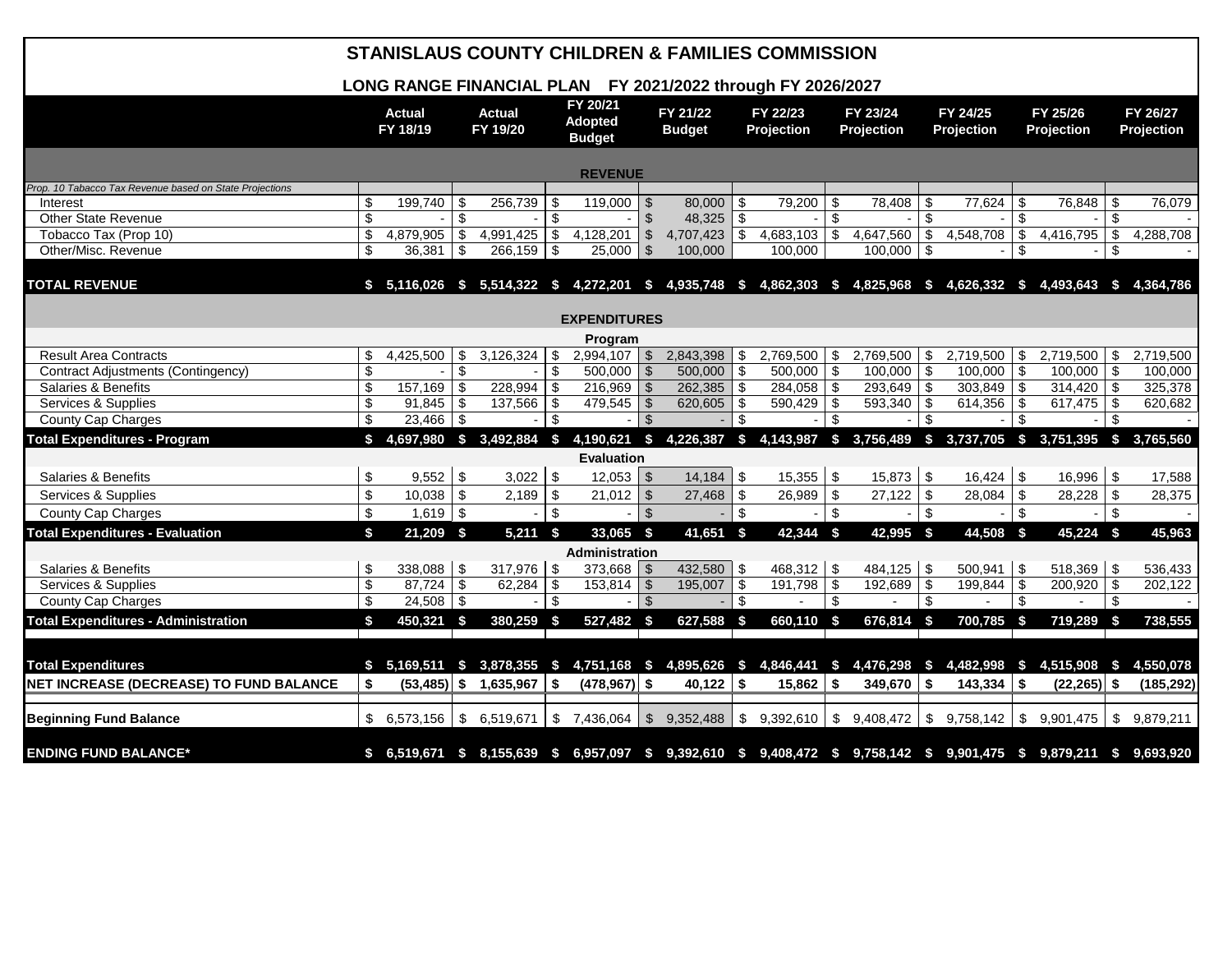# **Stanislaus County Children and Families Commission**

Budget Assumptions May 25, 2021

## **Fiscal Year 2021-2022 Year End Projections**

- Revenue
	- Estimated revenue is projected to finish ahead of budget as a result of higher than projected Prop 56 revenue; better than projected Prop 10 revenue; and unanticipated emergency funding from Sunlight Giving.
	- Interest income is trending at 1.4% return.
- Contracts
	- Most contractors are expected to expend close to 100% of their contract amount.
- Expenses
	- Estimated actual expenses are projected to finish under budget.

## **Budget Estimates & Projection for Fiscal Year 2021-2022**

- Revenue
	- Revenue projections are provided by Department of Finance & First 5 California. The most current projections are as of May 2020 and are recommended by the State to be used for projections.
	- **Total revenue includes the combined Prop 10/56 projections from** the State, \$100,000 of funding from Sunlight Giving, revenue from the State contract for the Home Visiting Coordination project, interest income and some smaller revenue sources.
	- Interest Income Assumption used of 1% return on the annual fund balance based on available County Treasury information.
- Salaries and Benefits
	- Allocated staffing positions remain unchanged at 4.5 allocated positions
		- i. 1 Executive Director
		- ii. 1 Confidential Assistant
		- iii. 1 Staff Services Coordinator
		- iv. 1 Accountant III
		- v. 0.5 Account Clerk III
- Shared costs for Services and Supplies are budgeted and spread accordingly in the following cost categories:
	- Administration 61%
	- Evaluation 2%
	- Program 37%
- Program Cost category for State reporting:
	- Contracts and the Early Childhood Education (ECE) Conferences are budgeted in total at \$2,180,400, with \$2,168,400 for service provider contracts and \$19,500 for English and Spanish ECE